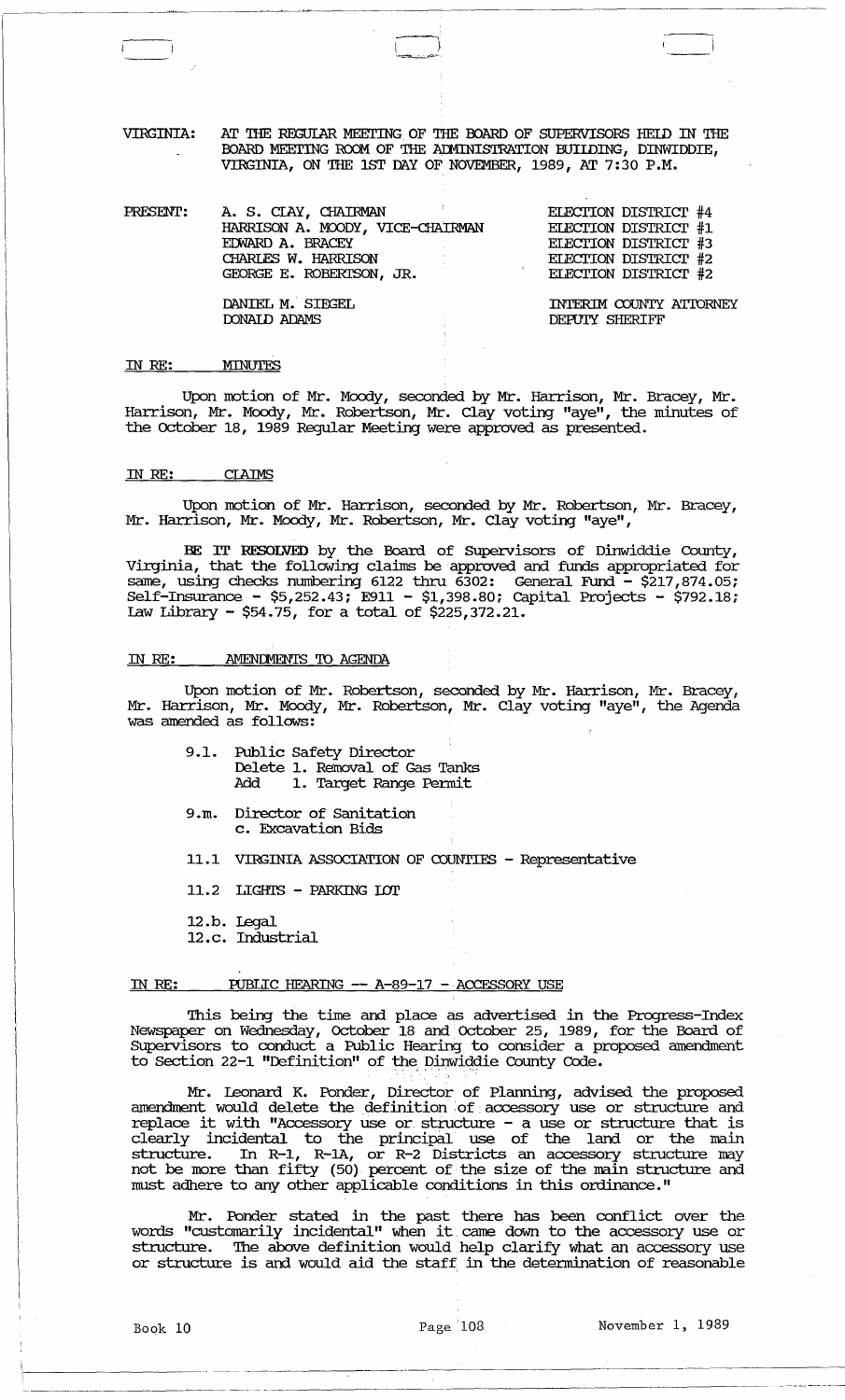of cellular telephone signals. Cellular telephones are a great benefit for providers of

 $\mathbb{Z}_{\geq 0}$ 

emergency services and the E911 emergency service. He stated approval of this pennit will promote the public health, safety and general welfare of the community. They agree and accept the conditions as approved by the Planning Commission.

Mr. Robertson asked if there will be any interference with television communication, two-way radio or Sheriff's Department comrm.mication. Mr. Moore stated cellular telephone systems operate on their own assigned FM frequency which have been licensed by the Federal Communications Commission and also the State Corporation Commission of Virginia; therefore, the signal will be on that assigned frequency.

Mr. Robertson asked if this would interfere with individuals using cellular telephones by the other company? Mr. Moore stated no. He advised there are only two providers of cellular telephones.

Mr. Bracey asked if Petersburg Cellular Limited Partnership was responsible for the first condition, wherein if the tower becomes inoperable for more than one year it would be taken down. Mr. Moore advised the operator would be responsible. He stated the purpose is if advised the operator would be responsible. He stated the purpose is if taken down.

Mr. Moody requested that the first condition be added wherein the Cellular Company is responsible for the removal of the tower in that the landowner is applying for the pennit.

Mr. Moody asked Mr. Moore if he knew anything about Centel Cellular. Mr. Moore advised Centel, which is the largest cellular telephone provider in Virginia, and second largest in the County, is acquiring this permit. This tower will be operated by Centel. Petersburg Cellular Limited Partnership has signed an agreement to sell their rights to Centel and closing on this will be Friday, November 3, 1989. Mr. Moore stated the conditional use pennit applies to the land.

Mr. Moore was asked if the land was being leased or was it being bought? Mr. Moore advised the Company has a 20 year lease on the land.

Upon motion of Mr. Harrison, seconded by Mr. Bracey, Mr. Bracey, Mr. Harrison, Mr. Moody, Mr. Robertson, Mr. Clay voting "aye",

BE IT RESOLVED by the Board of SUpervisors of Dinwiddie County, Virginia, that Harry M. and Deborah Rathien, III be granted a Conditional Use Permit to operate a communication tower with control building on land parcel 58-57 in the Rowanty Magisterial District, consisting of 3.7 acres at the intersection of Routes 703 and 660, with the following conditions:

- (1) If the tower becomes interable for more than one (1) It the tower becomes Industrialle for more than one (I<br>year, it will be the responsibility of the cellular telephone company to take the tower down and remove it from the property.
- (2) '!he base of the tower should be out of view of adjacent property owners and other onlookers.
- (3) '!he facility shall be fenced in with an eight (8) foot barbed wire fence and gate which will be locked at all times.
- (4) Only cellular telephone personnel will be allowed on the site.
- (5) A minimal amount of natural trees or shrubbery shall be distm:bed by placement of the tower and the control building on the property. Additional screening necessary<br>to buffer adjacent property from the base of the tower may be required by the Director of Planning.

,~

IN RE: STREET LIGHTS - POLICY RECOMMENDATIONS .

سائل المسا **INSP**RE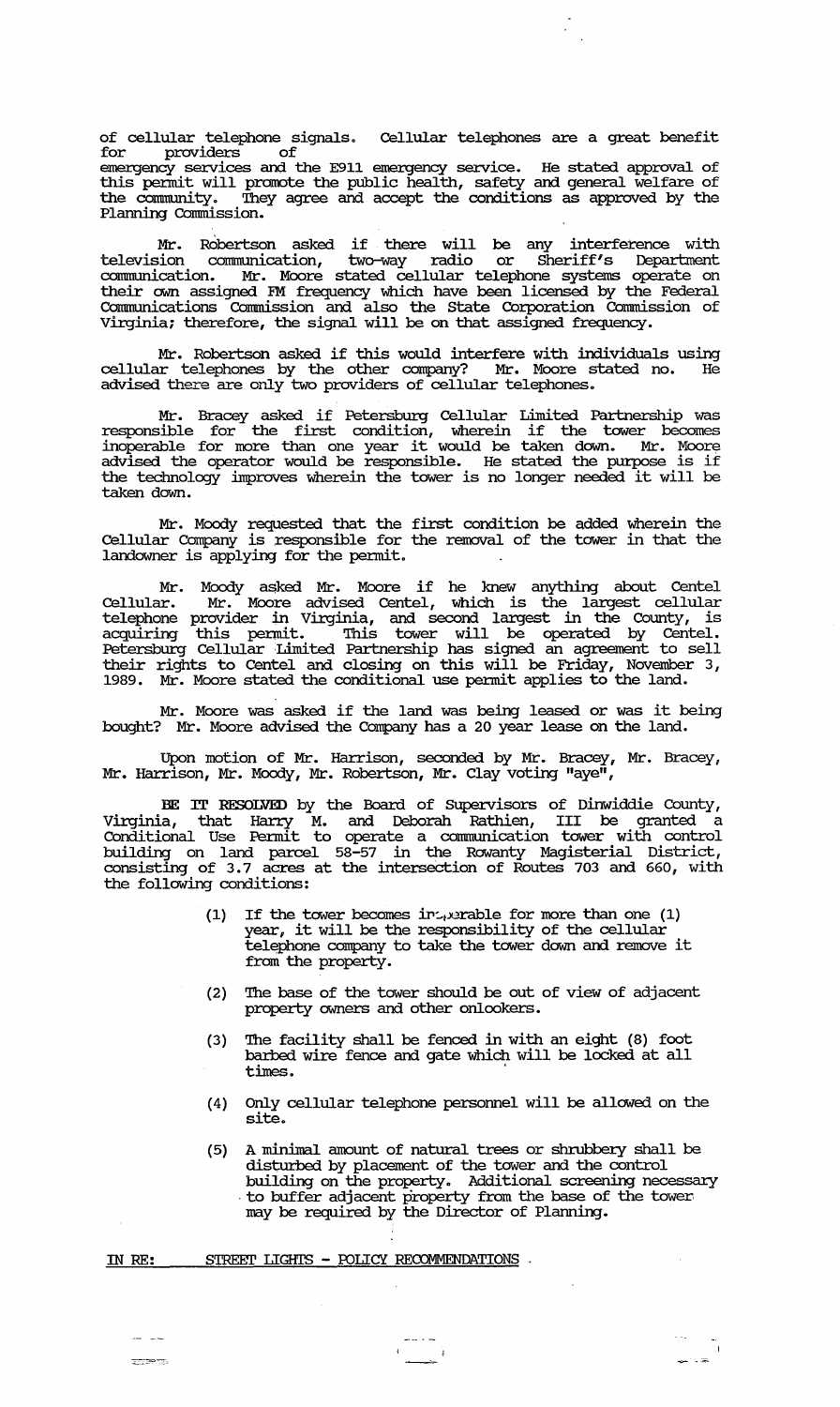Mr. Leonard Ponder, Director of Planning, advised upon the Board's request, the staff investigated alternatives on installing/paying for street lights in subdivisions within the County and offered the following recommendations in the fonnation of service Districts to handle the logistics and financial aspects of street lights.

After the street light system as been installed at a particular subdivision and prior to the County actually· taking this street light system into the County street light system, a service District will be established to those lots being served by the street lights. An ordinance passed by the Board of SUpervisors delineating the physical boundaries of this particular service District will be needed to allow the County to assess a yearly tax on the residents to pay for the maintenance and charges for electricity for the street lights in this service District.

As to existing subdivisions, a Service District could be created to pay for the cost of acquiring and equipping the street lights and operating and maintaining same in a similar manner. The initial cost of the street lights could be financed by the County with a short tenn tax anticipation note to be repaid from the annual taxes levied on property in the Service District.

Mr. Ponder advised an ordinance, will be presented to the Planning Commission at their next \ meeting to add to the Subdivision Ordinance installation of street lights in new subdivisions. Mr. Ponder invited the public to this meeting.

Mr. Bracey asked what is the definition of a service District. Mr. Dan Siegel, Interim County Attorney, advised that each service District would be created by an ordinance passed by the Board of SUpervisors for the creation and maintenance of street lighting. This ordinance would outline the Service District and would include which properties are within outline the service District and would include which properties are widing outlined in Section 15.1-18.2 of the Code of Vivginia to provide additional goverrnnental services to that service District and the cost of those services can be assessed to each of the property owners as an annual tax and is included in their tax assessments each year.

Mr. Moody asked if the cost of electricity Was included, plus the cost of equipment. Mr. Siegel advised the Board can designate what charges they want; however, it is generally for the maintenance and operation of the additional services such as electricity, wiring, replacing bulbs which would be part of the annual cost.

Mr. Robertson asked how could the County go back and charge people for the equipment in existing subdivisions. Mr. Siegel advised the Board could not charge for existing equipment; however, if a Service District was created for the existing subdivision the Board could charge for the annual operation and maintenance.

Mr. Robertson asked contingent upon' approval by the Planning Commission and the Board of Supervisors, could developers/builders be required to install street lights at their cost and the county only require the users to pay for the power. Mr. Siegel stated that was correct.

Mr. Robertson asked if citizens in existing subdivisions get street lights now, could they be charged retroactively or currently? Mr. Siegel advised they could not be charged retroactively for the cost on something put in prior to approval. Mr. Siegel suggested for existing subdivisions which do not have street, lights at this time, to create through an ordinance the Service District for the subdivision and then put in the street lights and then assess it in the annual tax.

Mr. Robertson stated there is. a request wherein additional lighting is requested in a subdivision that has partially been approved mainly due to the fact that section was not requested at the time. He felt that if to the ract that section was not requested at the time. He felt that if<br>the entire subdivision had been requested at one time it would have been approved. Mr. Robertson asked how the moratorium could be removed in order for these· people to get their lights and be treated equally. In that way all the service districts can be established at one time and the assessments made.

Book 10 **Page 110** Page 110 **November 1, 1989**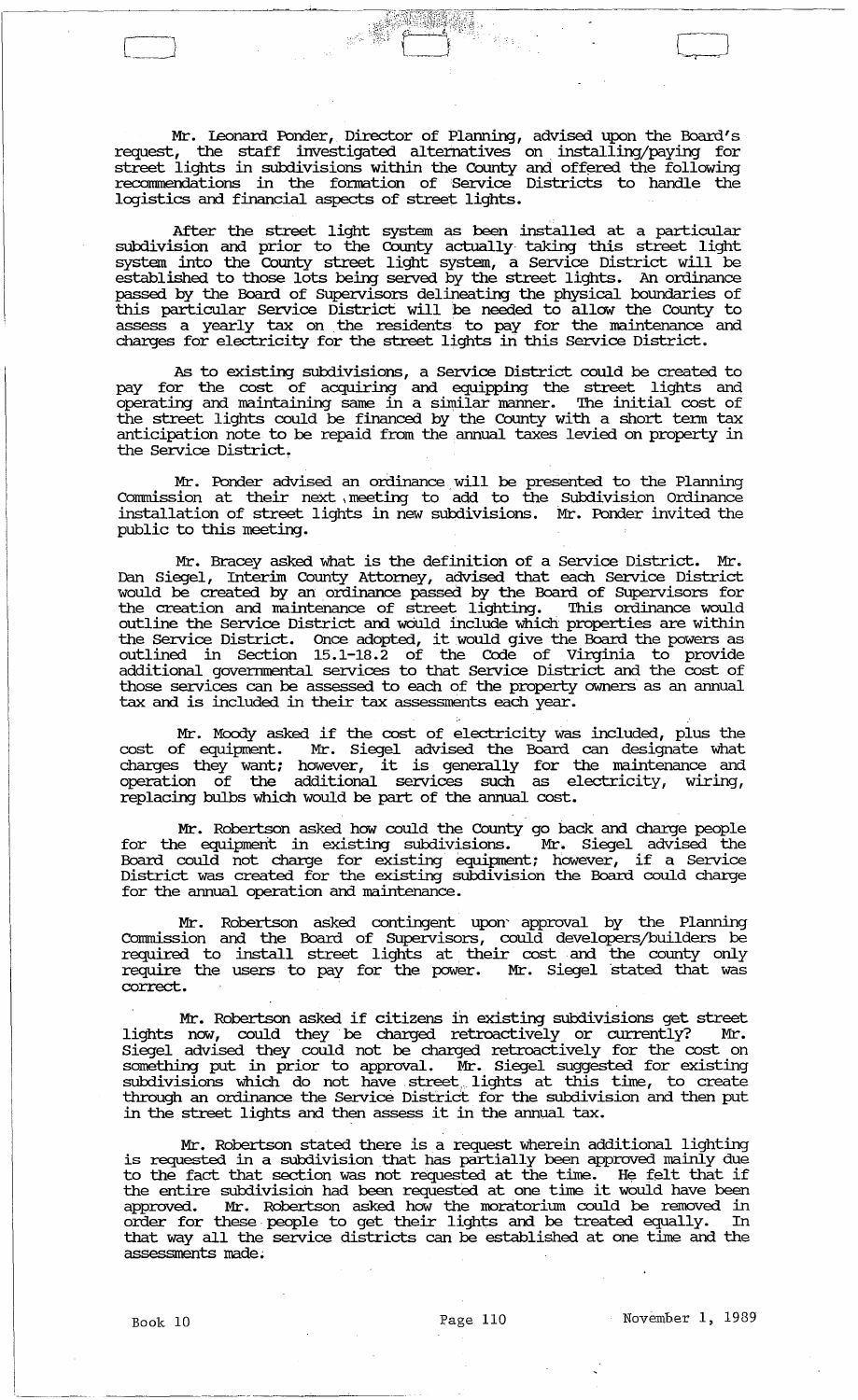Mr. Clay asked which department would handling the billing? Mr.<br>Siegel stated it would be the Commissioner of the Revenue's Siegel stated<br>responsibility.

Mr. Moody asked who was responsible for establishing the Service Districts in the old and new subdivisions? He was advised the Planning Department would be responsible.

Mr. Robertson agreed. future subdivision should bare the costs of installation; however, something needed to be done for the people who have a request submitted for street lights now. He asked if they could get their street lights now and then be added to the Service District when the time comes.

Mr. Bracey stated he did not want to lift the moratorimn on street lights until the details are worked out. Mr. Robertson stated before we put in street lights, we need to contact the individuals on the petition and advise them as to what is going to happen and would they be willing to pay for the installation and services. '!hese people may indicate they do pay for the installation and services. These people may indicate they do<br>not want street lights if they have to pay for them. Mr. Bracey requested the County Administrator contact these petitioners to see if they are interested in paying for the street lights if installed. Mr. Ponder agreed that the petitioners should be contacted and see if they are willing to pay for the street lights, even though they would not pay until next December. '!herefore, future petitioners would know there would be a yearly assessment. '!he Board agreed to contact the petitioners and see what their consensus was on installing street lights and paying for them.

Upon motion of Mr. Bracey, seconded by Mr. Moody, Mr. Bracey, Mr. Harrison, Mr. Moody, Mr. Robertson, Mr. Clay voting "aye", the Board accepts the staff's report for the fonnation of service Districts and requests the staff to go forward. to put together infonnation on the Service Districts and existing subdivisions who have street lights.

## IN RE: TREASURER - APPROVAL OF LICENSING AGENTS - DOG AND AUTO LICENSES

Mr. W. E. Jones, Treasurer, requested approval for the licensing agents for distribution of dog and vehicle license. The vehicle license agents consist of the same group, individuals and locations as last year: Namozine Volunteer Fire Department, Flat Rock Grocery, Wilson-Hebron-Ford Ruritan Building, BT's Country ptore and the Treasurer's Office. On the distribution of dog tags, he requested approval of Edgehill Supennarket, BT's Country Store, Country Hardware, Baltimore Comer Grocery, Wallace Supennarket, and Bolster Store.

Upon motion of Mr. Robertson, seconded by Mr. Harrison, Mr. Bracey, Mr. Harrison, Mr. Moody, Mr. Robertson, voting "ayeli , Mr. Clay abstaining, the vehicle and dog licensing agents as listed above are approved. '!he agents to distribute vehicle and dog licenses as presented by the Treasurer are approved with no change in the amount of the required bonds.

## IN RE: BINGO & RAFFLE PERMIT -- DINWIDDIE METHODIST CHARGE

Mr. W. E. Jones advised that the Dinwiddie Methodist Charge, consisting of lebanon Methodist Church, Crawford Methodist Church and Mount Olivet Methodist Church, have a dinner each year as a fund raiser have a silent auction afterwards. This year a quilt has been donated and the group decided to have a raffle on the quilt instead of having it in the silent auction. '!herefore the DinWiddie Methodist Charge requests permission to hold the Raffle on Saturday, November 4, 1989.

Mrs. Wendy Quesenberry, Interim County Administrator, recommended approval of the permit, contingent upon approval by the Commonwealth's Attorney.

Upon motion of Mr. Bracey, seconded by Moody, Mr. Bracey, Mr. Harrison, Mr. Moody, Mr. Robertson, Mr. Clay voting "aye", the following resolution was adopted:

WHEREAS, Dinwiddie Methodist Charge has submitted an application for a Bingo and Raffle Permit for Calendar Year 1989; and

 $\Delta \sim 10^4$ 

أوراءهما أأنتفذ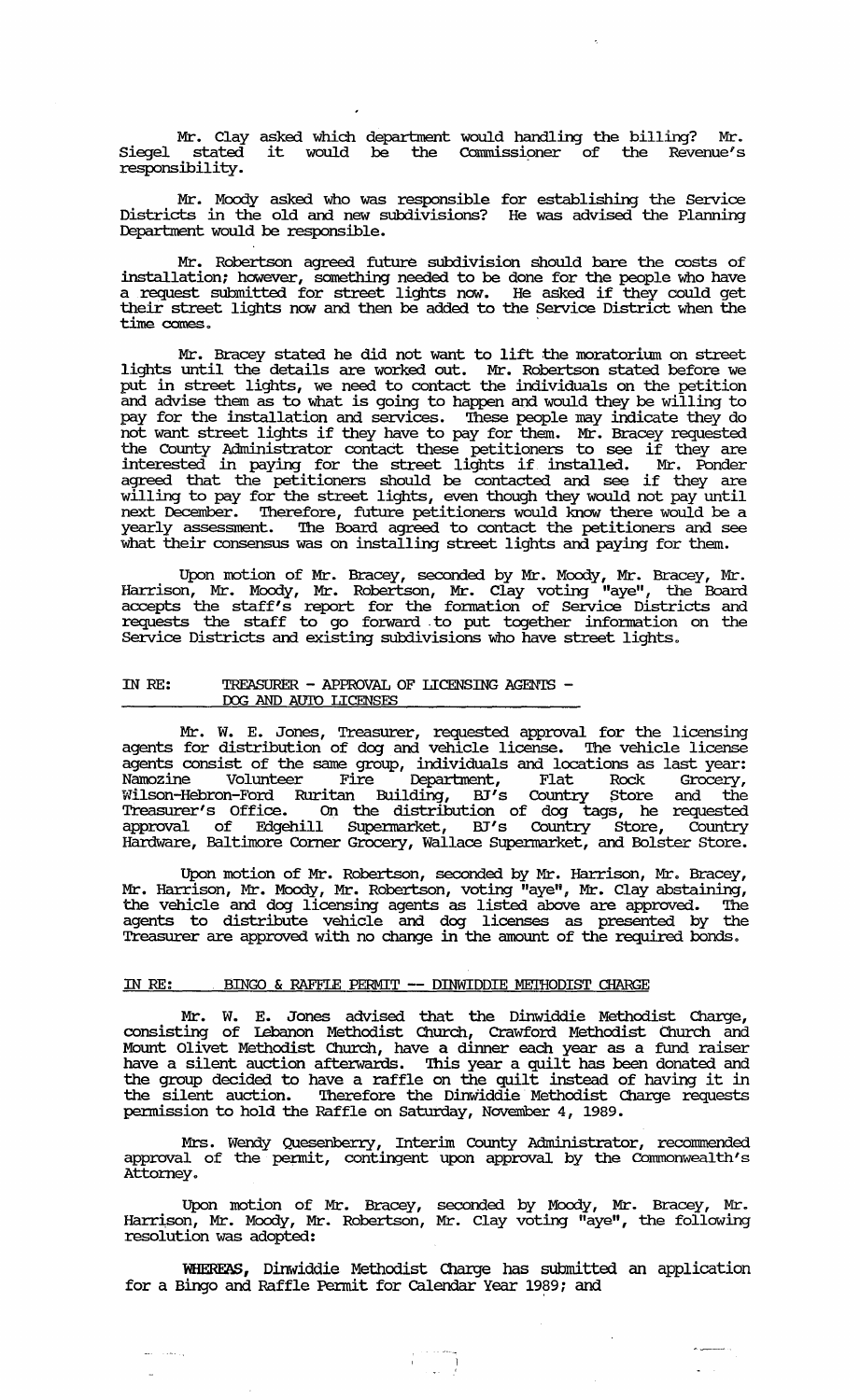WHEREAS, Dinwiddie Methodist Charge meets the requirements as set out in Section 18.2-340.10 of the Code of Virginia and has paid the Ten Dollar (\$10.00) application fee.

 $\frac{1}{\sqrt{2}}$ 

NOW THEREFORE BE IT RESOLVED by the Board of Supervisors of Dinwiddie County, Virginia, that Dinwiddie Methodist Charge be granted a Bingo and Raffle Permit for the Calendar Year 1989, contingent upon approval by the Commonwealth's Attorney.

Mr. Robertson asked for a review of this ordinance to keep people from going through the pennit process, being as the lottery is now legal in Virginia. Mrs. Quesenberry advised this was a required State Law in that the raffles are included with the bingo games for the required pennit.

# IN RE: REPORT - TREASURER

[

 $-1$  $\Box$ 

Mr. Bracey asked what the County could do to get the Division of Motor Vehicles (DMV) to have an office to issue State licenses in the County. Mr. Jones advised individuals have inquired if the County could become a DMV licensing agent for State licenses the County. Mr. Jones stated if becoming a DMV licensing agent would be feasible for the County and his office from the fees collected, it would be worthwhile. Mr. Clay advised he had inquired about being a DMV Agent at DeWitt Country store. He was told a decision had -not been made on whether Dinwiddie would have an agent and they were going to, add hours onto Petersburg and Hopewell DMV offices.

Mr. Jones advised he had received a signed court order by the judge a Decree of Sale for delinquent land sales possibly by the middle of next month.

# IN RE: AU'IHORIZATION 'ID USE SURPiliS VEHICLE

Mrs. Wendy, Quesenberry, Interim County Administrator, advised the Sheriff's Department has changed over three police vehicles with the new ones that have arrived. The surplus cars are turned back over to the Board of Supervisors to determine their disposition. She advised the part-time Building Inspector has been using his own personal vehicle and has used up the majority of the Building Inspector's travel budget. Therefore, she requested one of the vehicles be used by the part-time Building Inspector along with the Planning Technician., The vehicle the Planning Technician is presently- using will be taken out of service.

Upon motion of Mr. Harrison, seconded by Mr. Robertson, Mr. Bracey, Mr. Harrison, Mr. Moody, Mr. Robertson, Mr. Clay voting "aye", the County Administrator is authorized to replace the vehicle currently used by the Planning Technician with one of the surplus Sheriff's Department vehicles to be used jointly by the part-time Building Inspector and the Planning Technician.

## IN RE: DIRECIDR OF PIANNING **--** APIDIN'IMENT 'ID SERVE McKENNEY

Mrs. Wendy Quesenberry, Interim County Administrator, advised that in the past the Director of Planning has also served the Town of McKenney and recpmmended official action be taken to appoint Mr. Len Ponder.

Upon motion of Mr. Moody, seconded by Mr. Robertson, Mr. Bracey, Mr. Harrison, Mr. Moody, Mr. Robertson, Mr. Clay voting "aye",

BE IT RESOLVED by the Board of Supervisors of Dinwiddie County, virginia, that Mr. leonard K. :ponder is appointed Director of Planning, Zoning Administrator and Subdivision Agent for the Town of McKenney.

## IN RE: REPORT -- DIRECTOR OF SOCIAL SERVICES

Mrs. King B. Talley, Director of Social Services, advised the Social Services Department had received four allocations, with two not requiring a local match as it is either State or Federal Money and two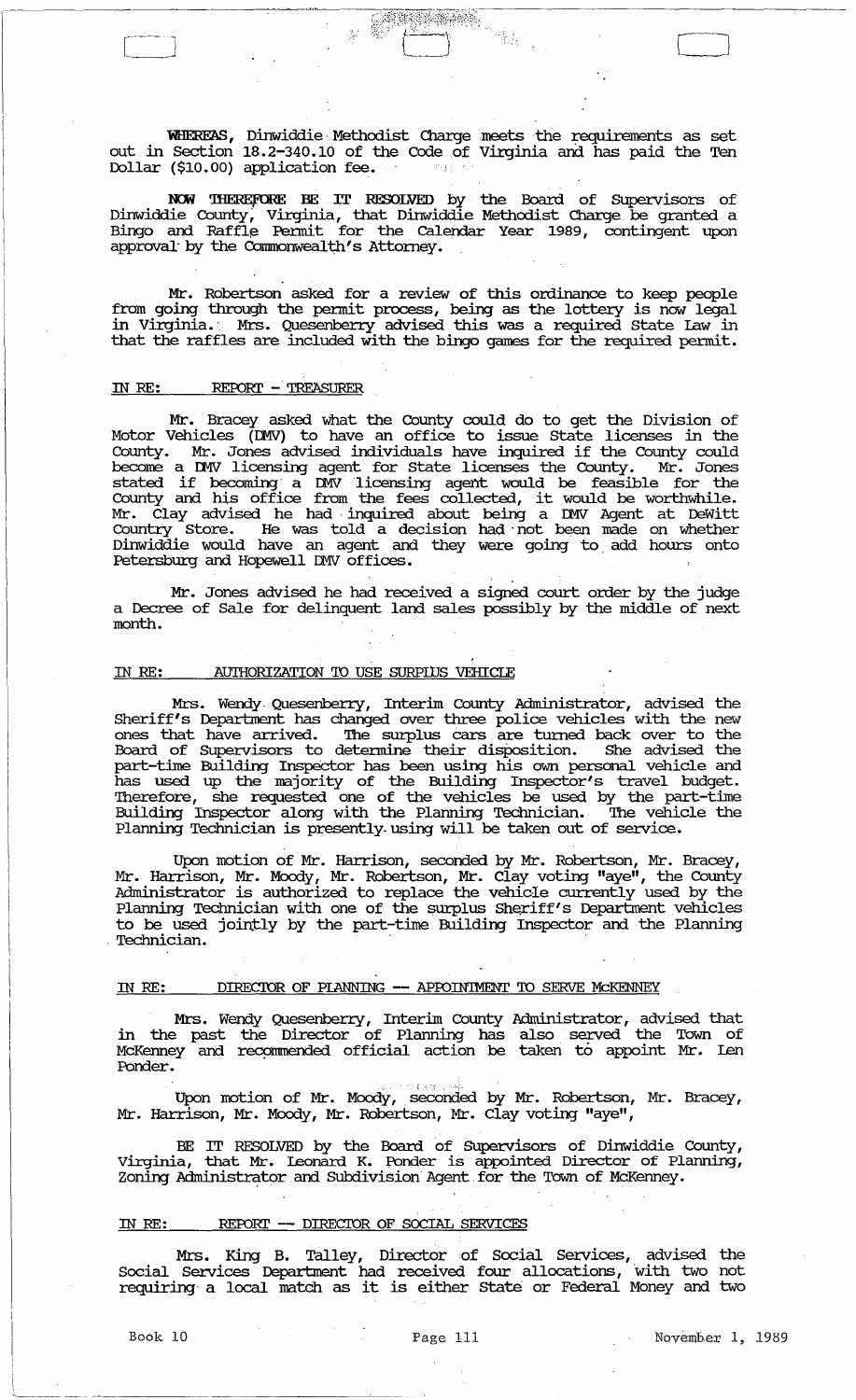requiring a local match of which there is money in their budget. '!herefore, she requested the money be added and. appropriated to the 1989-90 Social services budget.

Upon motion of Mr. Harrison, seconded by Mr. Bracey, Mr. Bracey, Mr. Harrison, Mr. Moody, Mr. Robertson, Mr. Clay voting "aye",

BE IT RESOLVED by the Board of SUpervisors of Dinwiddie County, Virginia, that the following appropriations be added to the 1989-90 Social Services budget. The contract of the services of  $\mathcal{L}$ 

|                             |                   | Iocal    |            |
|-----------------------------|-------------------|----------|------------|
|                             | <b>Allocation</b> | Match    | Total      |
| <b>Fuel Administration</b>  | 1,840.00          | $\sin 0$ | \$1,840.00 |
| United Way Emergency Fund   | 2,000.00          |          | 2,000.00   |
| State Local Hospitalization | 3,609.96          | 1,203.32 | 4,813.28   |
| Services to Children        | 24,800.00         | 6,200.00 | 31,000.00  |

#### IN *RE:*  NOVEMBER - AOOPI'ION MONTH

Mrs. King B. Talley, Director of Social Services, advised November has been declared Adoption Month in the state of Virginia, with particular concern for older children waiting for adoptive homes. She advised Black Churches through the united states have adopted a program "One Church One Child" which has been very successful throughout Virginia.

Upon motion of Mr. Robertson, seconded by Mr. Harrison, Mr. Bracey, Mr. Harrison, Mr. Moody, Mr. Robertson, Mr. Clay voting "aye",

BE IT RESOLVED by the Board of SUpervisors of Dinwiddie County, Virginia that November 1989 be declared Adopt an Older Child Month for the County of Dinwiddie.

#### IN RE: REPORT -- RECREATION

Ms. Fran Hart presented her Progress Report for October, with Dinwiddie Crafts Fair being a huge success.

# IN RE: TARGET RANGE PERMIT -- L. T. & JIM SIAUGHTER

Mr. Jim Rice, Public Safety Director, presented an Application for Operation of a Target Range Pennit for L. T. and. Jim Slaughter to conduct a Turkey Shoot on property owned by Mr. Jim Slaughter located 1/2 mile south of Route 658, and. three miles west of the intersection of Route 619. Mr. Rice has visited the site and recommended approval of the permit.

Upon motion of Mr. Bracey, seconded by Mr. Moody, Mr. Bracey, Mr. Harrison, Mr. Moody, Mr. Robertson, Mr. Clay voting "aye", a target range pennit was approved for L. T. Slaughter and' Jim Slaughter to have turkey shoots on property owned by Jim Slaughter, located on Route 658, with all conditions stated therein.

# IN RE: REPORT - FUBLIC SAFETY DIRECTOR

Mr. Jim Rice, Public Safety Director, advised during the month of November there will be three different Firefighter Training Classes, with one being a Firefighter III and the other two being Hazardous Materials Level I Classes. '!he Firefighter III classes are designed for fire department personnel. '!he Hazardous Materials classes have been offered also to the Rescue Squad and. Sheriff's Department personnel at no cost.

# IN RE: **IANDFIIL -- UNION CAMP EASEMENT SURVEY**

 $\mathbf{L} = \mathbf{L} \cdot \mathbf{L} \cdot \mathbf{L}$ 

Mrs. Wendy Quesenberry, Interim County Administrator, advised that after the final survey was done on the 50 ft. easement from union camp for the fire break required by the Department of Waste Management, the acreage was increased to 1.68 acres. The attorney with Union Camp advised them to deed the County the property in fee simple rather than lease the property to the County. The price is \$250 per acre, which would be \$420. to the County. The price is \$250 per acre, which would be \$420.<br>Therefore, she requested authorization to proceed with the preparation of

 $\frac{1}{\sqrt{2}}\frac{1}{\sqrt{2}}\frac{1}{\sqrt{2}}$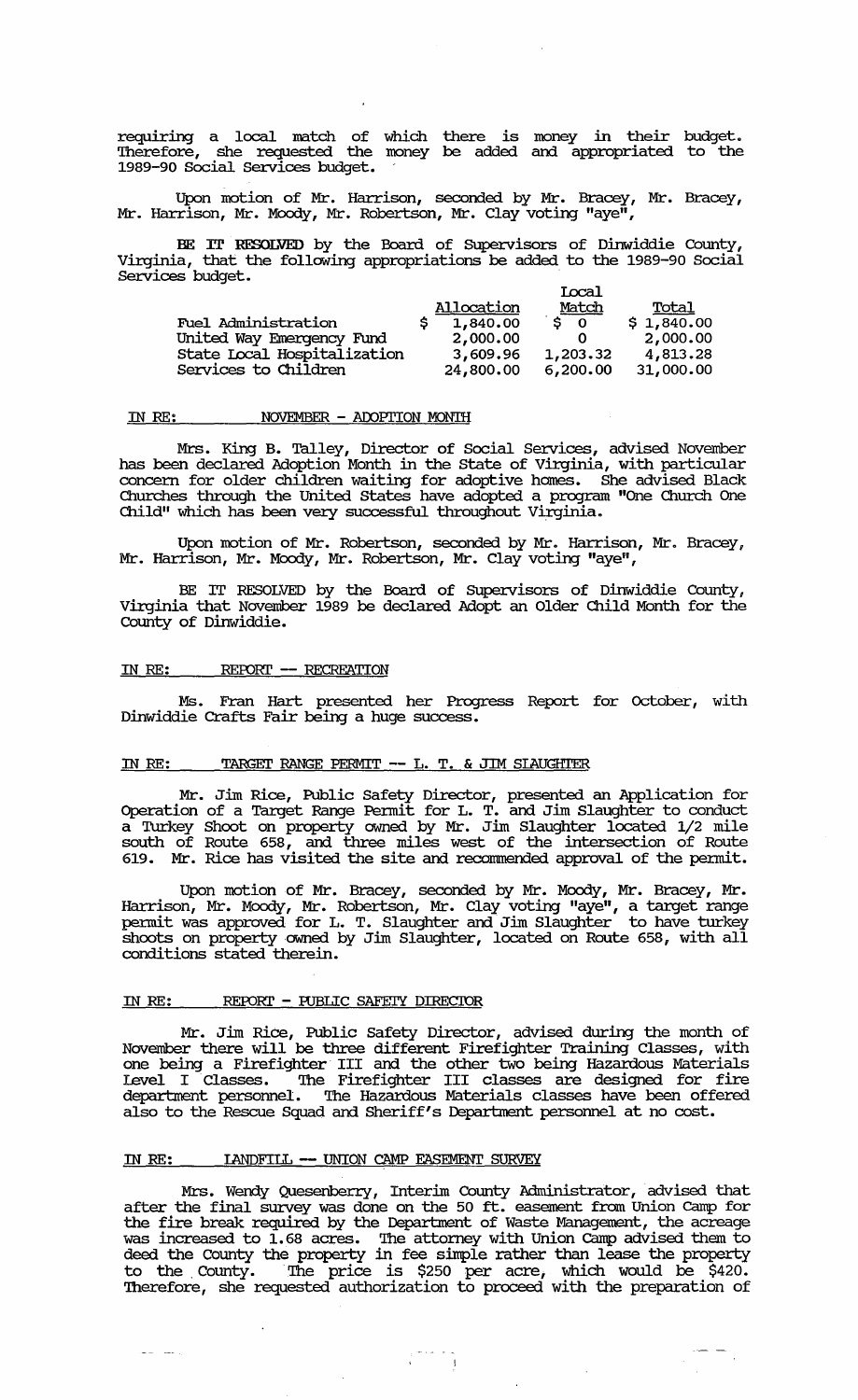a deed and authorize the chairman to sign the deed with Union Camp at a cost of \$420.00 for 1.68 acres of land, in order to comply with State regulatiens.

**AND MORE** 

Upon motion of Mr. Bracey, seconded by Mr. Moody, Mr. Bracey, Mr. Harrison, Mr. Moody, Mr. Robertson, Mr. Clay voting "aye<sup>n</sup>,

BE IT RESOLVED by the Board of Supervisors of Dinwiddie County, Virginia, that the County Administrator is authorized to proceed with the preparation of a deed for 1.68 acres of land at a cost of \$420.00; and,

BE IT FURTHER RESOLVED by the Board of Supervisors of Dinwiddie County, Virginia, that the Chairman is hereby authorized to execute said deed on behalf of the County.

# IN RE: APPOINIMENT -- PHILLIP R. BROOKS, SR.

Upon motion of Mr. Robertson, seconded by Mr. Bracey, Mr. Bracey, Mr. Harrison, Mr. Moody, Mr. Robertson, Mr. Clay voting "aye", Mr. Phillip R. Brooks, Sr. was appointed Heavy Equipment Compactor/Operator II for the Landfill, effective November 1, 1989, at a salary range of Grade 14, Step  $2 - $15,912.$ 

## IN RE: **IANDFILL -- EXCAVATION BIDS**

Mr. Dennis King, Director of Sanitation, advised six bids had been received from area contracters fer excavatien werk at the landfill as recommended by the Consulting firm of Draper Aden Associates. They were as follows:  $\frac{1}{2}$ 

| Virginia Excavators, Inc.             | \$59,125.00 |
|---------------------------------------|-------------|
| Southern Construction Co.             | \$39,504.00 |
| Richard L. Crowder Construction, Inc. | \$38,070.00 |
| Horace A. Davis                       | \$37,510.00 |
| R. C. Holderfield Construction Co.    | \$35,140.00 |
| William D. Bowen                      | \$29,312.00 |

Mr. King recommended Mr. William Bowen be awarded the excavation bid at a cost of \$29,312. Mrs. Wendy Quesenberry, Interim County Administrator, advised the consultants advised to go up with the trash and to not dig a trench to bury trash. The bid includes stockpiling the dirt, clearing of the 50-ft. easement, excavating the area and seeding.

Upon motion of Mr. Moody, seconded by Mr. Harrison, Mr. Bracey, Mr. Harrison, Mr. Moody, Mr. Robertson, Mr. Clay voting "aye",

BE IT RESOLVED by the Board of Supervisors of Dinwiddie County, Virginia that Mr. William D. Bowen be awarded the bid for excavation work at the Landfill at a cost of \$29,312.

#### IN RE: VIRGINIA DEPARIMENT OF TRANSPORTATION

Mr. MacFarland Neblett, Resident Engineer, Virginia Department of Transportation, introduced the new District Administrator, Mrs. Constance Serrell. She stated on November 21, the Commissioner will be hesting a meeting with all the local Govennnent efficials at the Koger Center, Heliday Inn in Chesterfield County and advised the Board would be receiving an invitation to this.

Mr. Bracey asked Mr. Neblett about the speed check on Route 619. Mr. Neblett advised the results should be available before the next meeting.

Mr. Jim Rice, Public Safety Director, inquired about the keys to. the cable on I-85 for Rescue Squad and Fire vehicles. Mr. Neblett stated this was used fer snow removal vehicles; however, they weuld give consideration to this and would get back in touch with Mr. Rice. Mr. Rice also asked about No. Parking signs being erected to truck traffic parking along Route 1 and I-85 and also next to the truck entrance gate at Tindall Concrete.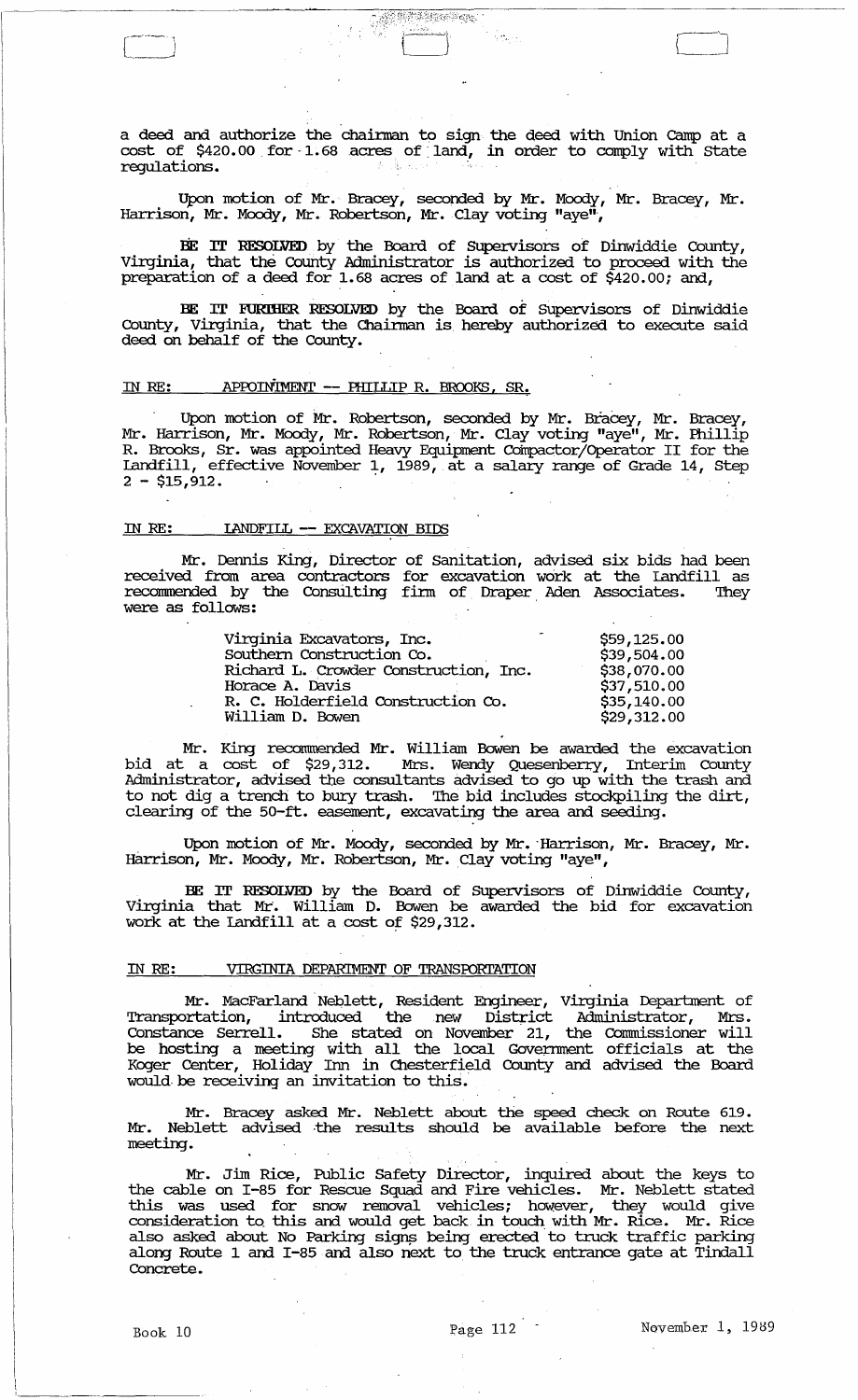#### IN RE: *RECESS*

The Chairman declared a five minute recess at 9:03 p.m., with the meeting resuming at 9: 10 p.m.

# IN RE: PUBLIC SAFEIY COMMITTEE REPORT

Ms. Nila Cook, Chainnan of the Public Safety conunittee, introduced the Conunittee members consisting of Ms. carol. Barnes, Mr. George Stephens, Mr. William Morgan and Rev. Roland Powell. She stated they were pleased to serve on the Conunittee and complete the task the Board asked of them and she hoped their decision would improve the delivery of patient care in Dinwiddie County. She also thanked the Dinwiddie Volunteer Rescue Squad Members and the Board of Directors for their cooperation. Their reconunendations are as follows:

1. It is reconunended that the County Emergency Medical services (EMS) system set a goal response time for Basic Life SUpport (BIB) providers at six (6) minutes, with an additional four (4) minutes for Advanced Life SUpport (AIS) providers to arrive at the scene. '!his is based on response time standards recommended by the American Heart Association.

In order to reach this goal, it is further reconunended that the County hire four' (4) Public Safety Teclmicians for daytime operations. Two technicians to be positioned in Company 4 (Namozine), and two technicians to be positions in Company 1 (Dinwiddie) or Company 3 (McKenney). This position to be decided after further study of residential and business development within these two areas as well as EMS call statistics. The remaining two rescue units to be positioned at the Rescue Squad Building.

It is reconunended that response time goals and the capability of the closest available unit be the criteria for emergency connmmications decisions as to which unit is dispatched.

2. It is reconunended in order to initiate quality control with a quality assurance program implemented to monitor emergency services on a routine basis that the Public Safety Officer be given authority to direct fire and rescue operations on a day-to-day basis as well as emergency operations, scenes or incidents for the entire County.

3. It is recommended that a minimum of training, i.e. CPR BLS for the Professional, for dispatchers to lead to EMT-D training with a three percent supplement pay increase to be made by the County.

4. It is reconunended that improved skills of leaders would increase recruitment and retention of volunteers. Education of EMS leadership about administrative and management responsibilities attendant to this role would do much for the smvival of the Squad. '!he burden of the Squad's survival must be shared by Governments; therefore, Governments should be willing to place paid administrators and EMI's in Squads. It is further reconnnended that the County assist in actively recruiting members for fire and rescue.

5. It is recommended that the County absorb all training costs and provide opportunities for training beyond the local level. Standards for membership and training should be uniform and enforced at the County level. The County could establish a bill-back procedure to recover some of the cost of the service. Financial reimbursement for service provided is critical to the future success of the service agencies. Monies generated could exceed the cost of maintaining service and excess funds could be used to implement training, provide incentive awards for volunteers, or held in trust to upgrade equipment for fire and. rescue. A beneficial side effect of bill-back would be to reduce the number of "taxi" responses now being handled by the Squad.

6. It is reconnnended that the County establish a set code of County requirements including a revision of the CUrrent Dinwiddie Volunteer Rescue Squad By-laws and. Operation Procedures.

 $\frac{1}{2} \frac{1}{2} \frac{1}{2} \frac{1}{2} \frac{1}{2} \frac{1}{2} \frac{1}{2} \frac{1}{2} \frac{1}{2} \frac{1}{2} \frac{1}{2} \frac{1}{2} \frac{1}{2} \frac{1}{2} \frac{1}{2} \frac{1}{2} \frac{1}{2} \frac{1}{2} \frac{1}{2} \frac{1}{2} \frac{1}{2} \frac{1}{2} \frac{1}{2} \frac{1}{2} \frac{1}{2} \frac{1}{2} \frac{1}{2} \frac{1}{2} \frac{1}{2} \frac{1}{2} \frac{1}{2} \frac{$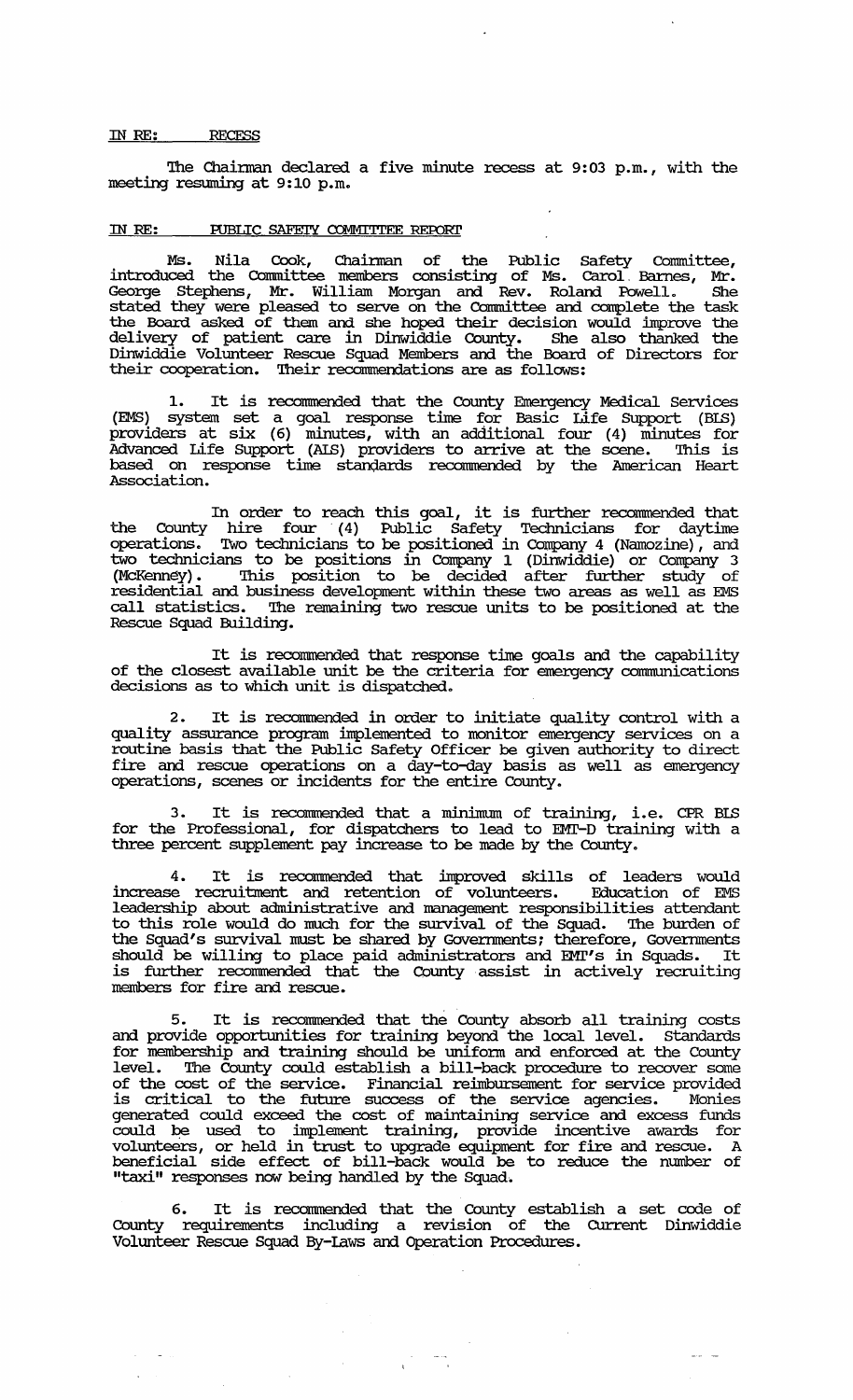7. It is recormnended that' other actions be taken to screen medical attention provided at the jail to help eliminate approximately 45% of the EMS calls in Company 1 (Dinwiddie) District.

TIJE DE STAND

**1 表达 電源性** 

8. It is reconnnended as a long range goal that the resources of rescue and fire combine manpower to support achievement of the BIS and AlB systems. It is hopeful that the Public Safety Conunittee remain to address the long term needs of all emergency services organizations in the County.

She presented the number of rescue calls in the different Fire Districts from June to September, totalling as follows:

|                      | Company 1 (Dinwiddie)   | 136 (60 to the jail) |
|----------------------|-------------------------|----------------------|
| Company 2 (Ford)     |                         | 38                   |
| Company 3 (McKenney) |                         | 92                   |
| Company 4 (Namozine) |                         | 228                  |
|                      | Company 5 (Old Hickory) |                      |
| Company 6 (Carson)   |                         |                      |

Ms. Cook advised based on surrounding localities, salaries and benefits for four (4) full-time EMT's the cost would be approximately \$150,000.

Mr. Clay thanked the committee and stated the Board would take their recommendations under advisement.

Mr. Robertson stated the cormnittee made a short tenn report as requested. He wanted to make sure that the committee understood they were requested. He wanted to make sure that the committee understood they were authorized to move forward with the long range plans for the emergency services.

## IN RE: CDAAA NUTRITION PROJECT

Mrs. Wendy Quesenberry, Interim County Administrator, advised that Mrs. Mary Jordan, with the Crater District Area Agency on Aging Nutrition Project had contacted her concerning the budget cutback the Agency had experienced and due to the cutback a lot of the programs were being cut with one being the transportation funds for the Nutrition Project itself. 'Ihey are trying to obtain the funds' for transportation for the two additional days not funded. 'Ihe letter advised it costs approxilnately the contract of the contract of the contract of the country five days a week. 'Ihe option Mrs. Quesenberry suggested was to\_ temporarily reduce the County's billing for gasoline, which would provide them with approximately  $$2,100.$  . The set of the set of the set of the set of the set of the set of the set of the set of the set of the set of the set of the set of the set of the set of the set of the set of the set of the set of the set of

Upon motion of Mr. Bracey, seconded by Mr. Robertson, Mr. Bracey, Mr. Harrison, Mr. Moody, Mr. Robertson, Mr. Clay voting "aye",

BE IT RESOLVED by the Board of Supervisors of Dinwiddie County, virginia that the gasoline billing for the Crater District Area Agency on Aging Nutrition Project be reduced on a temporary basis until the Agency's can restore its own budget needs.

# IN RE: VIRGINIA ASSOCIATION OF CDUNTIES -- REPRESENTATIVE

Mrs. Wendy Quesenberry, Interim County Administrator, advised the Virginia Association of Counties Annual Meeting will be held November 12, virginia Association of Counties Annual meeting will be held november 12,<br>13, and 14, 1989. She felt it was important that the County be represented as the Association's legislative Program will be adopted that will be presented to the General Assembly. Mr. Clay suggested the County Administrator attend the meeting.

Upon motion of Mr. Bracey, seconded by Mr. Moody, Mr. Bracey, Mr. Harrison, Mr. Moody, Mr. Robertson, Mr. Clay voting "aye", the County Administrator is authorized to attend the Virginia Association of Counties Annual Meeting to be held November 12, 13, and 14, 1989, at the Homestead.

IN RE: PARKING LOT LIGHTS

------------------------ ----------~-----